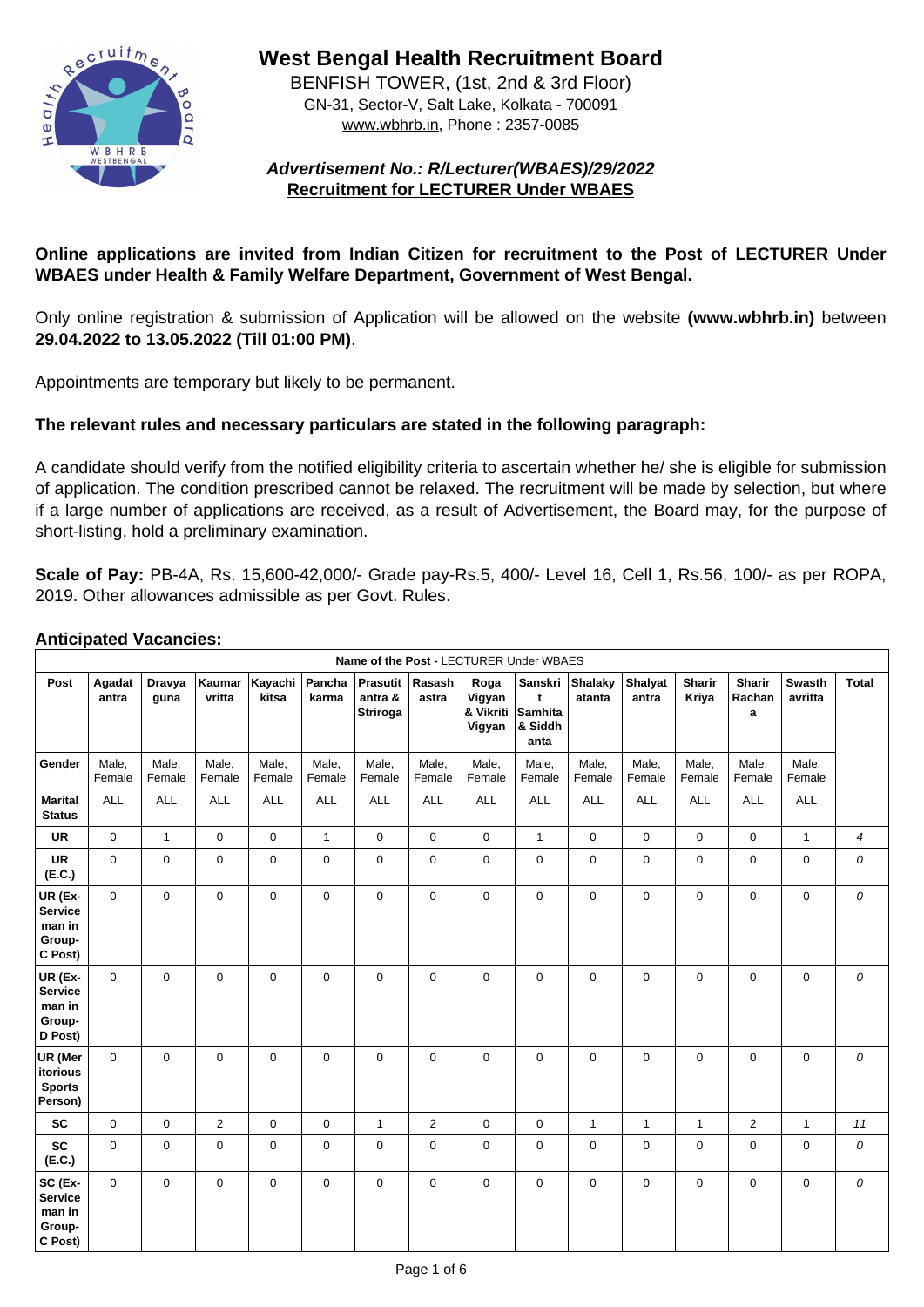| $ SC (Ex-$<br><b>Service</b><br>man in<br><b>Group-</b><br>D Post)                              | $\overline{0}$ | $\overline{0}$ | $\overline{0}$ | $\overline{0}$          | $\overline{0}$       | $\overline{0}$ | $\overline{0}$ | $\overline{0}$ | $\overline{0}$ | $\overline{0}$       | $\overline{0}$ | $\overline{0}$ | $\overline{0}$ | $\overline{0}$ | $\boldsymbol{O}$           |
|-------------------------------------------------------------------------------------------------|----------------|----------------|----------------|-------------------------|----------------------|----------------|----------------|----------------|----------------|----------------------|----------------|----------------|----------------|----------------|----------------------------|
| <b>ST</b>                                                                                       | $\overline{0}$ | $\mathbf 1$    | $\overline{0}$ | $\overline{1}$          | $\overline{0}$       | $\overline{0}$ | $\overline{0}$ | $\overline{0}$ | $\mathbf{1}$   | $\overline{0}$       | $\overline{0}$ | $\mathbf 1$    | $\overline{0}$ | $\overline{0}$ | $\boldsymbol{4}$           |
| <b>ST</b><br>(E.C.)                                                                             | $\overline{0}$ | $\overline{0}$ | $\overline{0}$ | $\overline{0}$          | $\overline{0}$       | $\overline{0}$ | $\overline{0}$ | $\overline{0}$ | $\overline{0}$ | $\overline{0}$       | $\overline{0}$ | $\overline{0}$ | $\overline{0}$ | $\overline{0}$ | ${\cal O}$                 |
| ST (Ex-<br><b>Service</b><br>man in<br><b>Group-</b><br>D Post)                                 | $\overline{0}$ | $\overline{0}$ | $\mathbf{0}$   | $\overline{0}$          | $\mathbf 0$          | $\mathbf{0}$   | $\overline{0}$ | $\mathbf 0$    | $\overline{0}$ | $\overline{0}$       | $\overline{0}$ | $\mathbf 0$    | $\overline{0}$ | $\overline{0}$ | $\boldsymbol{O}$           |
| <b>OBC</b>                                                                                      | $\overline{0}$ | $\overline{0}$ | $\overline{0}$ | $\overline{0}$          | $\overline{0}$       | $\overline{0}$ | $\overline{0}$ | $\overline{0}$ | $\overline{0}$ | $\overline{0}$       | $\overline{0}$ | $\overline{0}$ | $\overline{0}$ | $\overline{0}$ | ${\cal O}$                 |
| <b>OBC-A</b>                                                                                    | $\overline{1}$ | $\overline{0}$ | $\overline{0}$ | $\overline{1}$          | $\overline{0}$       | $\mathbf 1$    | $\overline{0}$ | $\overline{0}$ | $\overline{0}$ | $\overline{0}$       | $\mathbf 1$    | $\overline{0}$ | $\overline{0}$ | $\overline{0}$ | $\boldsymbol{4}$           |
| $ {\sf OBC~Ca} $<br>tegory-<br>A (E.C.)                                                         | $\overline{0}$ | $\overline{0}$ | $\overline{0}$ | $\overline{0}$          | $\overline{0}$       | $\overline{0}$ | $\overline{0}$ | $\overline{0}$ | $\overline{0}$ | $\overline{0}$       | $\overline{0}$ | $\overline{0}$ | $\overline{0}$ | $\overline{0}$ | $\boldsymbol{0}$           |
| $ {\sf OBC~Ca} $<br>tegory-<br>$A$ (Ex-S<br> ervicem<br>an in<br>Group-<br>D Post)              | $\overline{0}$ | $\overline{0}$ | $\overline{0}$ | $\overline{0}$          | $\overline{0}$       | $\overline{0}$ | $\overline{0}$ | $\overline{0}$ | $\overline{0}$ | $\overline{0}$       | $\overline{0}$ | $\overline{0}$ | $\overline{0}$ | $\overline{0}$ | $\boldsymbol{0}$           |
| <b>OBC-B</b>                                                                                    | $\overline{0}$ | $\overline{0}$ | $\overline{0}$ | $\overline{0}$          | $\mathbf 0$          | $\overline{0}$ | $\overline{0}$ | 2              | $\overline{0}$ | $\overline{0}$       | $\mathbf 0$    | $\overline{0}$ | $\overline{0}$ | $\mathbf 0$    | $\overline{2}$             |
| $ {\sf OBC~Ca} $<br>tegory-<br>B (E.C.)                                                         | $\overline{0}$ | $\overline{0}$ | $\overline{0}$ | $\overline{0}$          | $\overline{0}$       | $\overline{0}$ | $\overline{0}$ | $\overline{0}$ | $\overline{0}$ | $\overline{0}$       | $\overline{0}$ | $\overline{0}$ | $\overline{0}$ | $\mathbf 0$    | ${\cal O}$                 |
| $ {\sf OBC~Ca} $<br>tegory-<br>$\vert$ B (Ex-S<br> ervicem<br>an in<br><b>Group-</b><br>D Post) | $\overline{0}$ | $\overline{0}$ | $\overline{0}$ | $\overline{0}$          | $\overline{0}$       | $\overline{0}$ | $\overline{0}$ | $\overline{0}$ | $\mathbf 0$    | $\overline{0}$       | $\mathbf 0$    | $\mathbf 0$    | $\overline{0}$ | $\mathbf 0$    | $\boldsymbol{O}$           |
| <b>PWD</b>                                                                                      | $\overline{0}$ | $\overline{0}$ | $\overline{0}$ | $\overline{\mathbf{1}}$ | $\overline{0}$       | $\overline{0}$ | $\overline{0}$ | $\overline{0}$ | $\overline{0}$ | $\overline{0}$       | $\overline{0}$ | $\overline{0}$ | $\overline{0}$ | $\overline{0}$ | $\boldsymbol{\mathcal{L}}$ |
| <b>TOTAL</b>                                                                                    | $\mathbf 1$    | $\mathbf{2}$   | $\overline{2}$ | $\mathbf{3}$            | $\blacktriangleleft$ | $\overline{2}$ | $\overline{2}$ | $\mathbf{2}$   | $\mathbf{2}$   | $\blacktriangleleft$ | $\mathbf{2}$   | $\mathbf{2}$   | $\overline{2}$ | $\overline{2}$ | 26                         |

# **Qualification:**

| SI No. | Qualification                                                                                                                                                                                                                                                         | <b>Type</b>      | <b>Total Marks</b> | <b>Distribution</b><br>Category | <b>Segregation</b> | <b>Additional</b><br><b>Attempt</b> | <b>Marks deduction</b><br>per additional<br>attempt |
|--------|-----------------------------------------------------------------------------------------------------------------------------------------------------------------------------------------------------------------------------------------------------------------------|------------------|--------------------|---------------------------------|--------------------|-------------------------------------|-----------------------------------------------------|
| 1      | Degree in<br>Ayurved from a<br>University or its<br>equivalent as<br>recognized under<br>the Indian<br><b>Medicine Central</b><br>Council Act, 1970<br>[All years' Mark<br>sheets including<br>Supplementary<br>mark sheets to be<br>attached].                       | <b>Essential</b> | 40.00              | Percent                         |                    | Will not be<br>evaluated            | Not Applicable                                      |
| 2      | <b>Post Graduate</b><br>qualification in<br>the subject or<br>speciality<br>concerned<br>included in the<br>Schedule to the<br><b>IMCCA, 1970, as</b><br>amended time to<br>time, from<br>recognized<br>University/<br>Institute,<br>established by<br>law [All years | <b>Essential</b> | 20.00              | Full                            |                    | Will not be<br>evaluated            | Not Applicable                                      |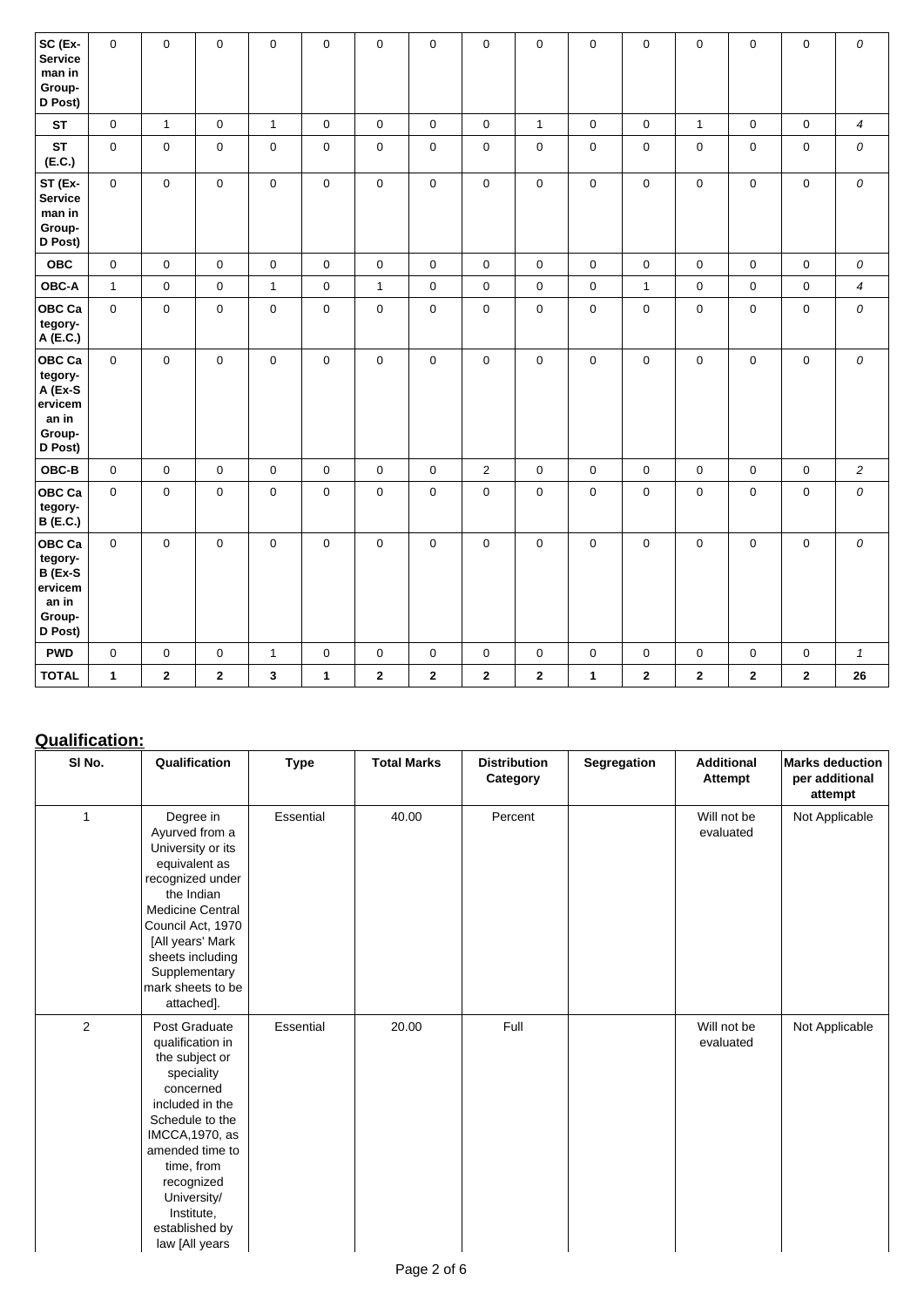|   | Mark sheets<br>including<br>Supplementary<br>mark sheets to be<br>attached].                                                                                                                                                                                                                                                                                       |                  |       |      |                          |                       |
|---|--------------------------------------------------------------------------------------------------------------------------------------------------------------------------------------------------------------------------------------------------------------------------------------------------------------------------------------------------------------------|------------------|-------|------|--------------------------|-----------------------|
| 3 | Publications in<br>recognized<br>journals on the<br>subject [<br><b>RELEVANT</b><br><b>DOCUMENTS</b><br>TO BE<br>ATTACHED]                                                                                                                                                                                                                                         | <b>Essential</b> | 15.00 | Full | Will not be<br>evaluated | <b>Not Applicable</b> |
| 4 | Registered either<br>in Part 'A' of the<br><b>State Register of</b><br>Ayurvedic<br><b>Medical</b><br><b>Practitioners</b><br>maintained by the<br>Paschim Banga<br>Ayurved Parishad<br>or in Part-I of the<br>the Central<br>Register<br>maintained by the<br>Central Council of<br>Indian Medicine(<br><b>RELEVANT</b><br><b>DOCUMENTS</b><br>TO BE<br>ATTACHED) | <b>Essential</b> | 0.00  | Full | Will not be<br>evaluated | <b>Not Applicable</b> |
| 5 | Doctoral in<br>Ayurveda [<br><b>RELEVANT</b><br><b>DOCUMENTS</b><br>TO BE<br>ATTACHED]                                                                                                                                                                                                                                                                             | Desirable        | 10.00 | Full | Will not be<br>evaluated | <b>Not Applicable</b> |

Essential: A) ESSENTIAL QUALIFICATION: A.i) A degree in Ayurved from a University or its equivalent as recognized under the Indian Medicine Central Council Act, 1970 [All years Mark sheets including Supplementary mark sheets to be attached]. A.ii) A Post Graduate qualification in the subject or speciality concerned included in the Schedule to the Indian Medicine Central Council Act,1970, as amended time to time, from recognized University or Institute, established by law. A.iii) Publications in recognized journals on the subject A.iv) Priority shall be given to the candidates having Doctoral in Ayurveda. Complete full time PhD desirable. Research experience of regular Doctors of Philosophy (Ph.D) may be considered equivalent to one year teaching experience. D) MARKS CALCULATION: D. 1. A DEGREE IN AYURVEDA FROM A UNIVERSITY OR ITS EQUIVALENT AS RECOGNIZED UNDER THE INDIAN MEDICINE CENTRAL COUNCIL ACT, 1970: i) Must possess a degree in Ayurveda from a University or its equivalent as recognized under the Indian Medicine Central Council Act, 1970; ii) Candidates are requested to upload all years' Mark Sheets including supplementary mark sheets of degree in Ayurveda from a University or its equivalent as recognized under the Indian Medicine Central Council Act, 1970 in the space provided for the same. iii) Marks obtained in degree in Ayurveda from a University or its equivalent should be filled in the space for "Marks Obtained"(all years) and grand total of full marks in respect of all total corresponding subjects/papers should be filled in the space for "Full Marks"(all years). 2.A POST – GRADUATE QUALIFICATION IN THE SUBJECT OR SPECIALITY CONCERNED INCLUDED IN THE SCHEDULE TO THE INDIAN MEDICINE CENTRAL COUNCIL ACT, 1970, AS AMENDED TIME TO TIME, FROM RECOGNIZED UNIVERSITY OR INSTITUTE, ESTABLISHED BY LAW: i) Candidates are requested to upload all years' Mark Sheets including supplementary mark sheets of Post – Graduate qualification in the subject or specialty concerned included in the Schedule to the Indian Medicine Central Council Act, 1970, as amended time to time, from recognized University or Institute, established by Law in the space provided for the same. ii) Marks obtained in the Post – Graduate qualification in the subject or specialty concerned included in the Schedule to the Indian Medicine Central Council Act, 1970, as amended time to time, from recognized University or Institute, established by Law should be filled in the space for "Marks Obtained"(all years) and grand total of full marks in respect of all total corresponding subjects/papers should be filled in the space for "Full Marks"(all years). N.B: If mark sheet contains grade instead of marks, candidate has to substantiate the concerned conversion sheet (ALL YEARS TOGETHER) in order to assess the percentage of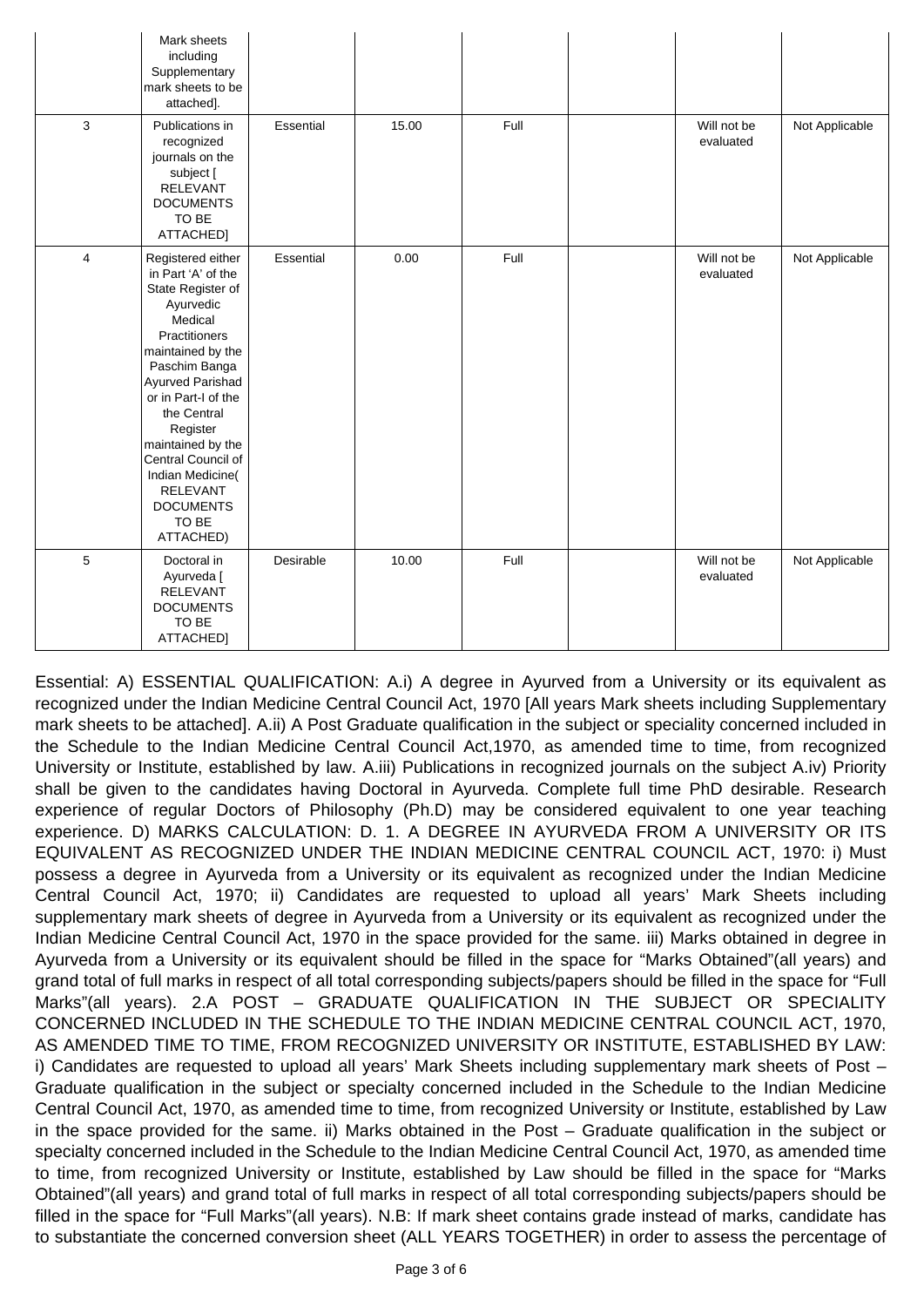marks obtained by the candidate. 50% MARKS WILL BE ALLOTTED IF A CANDIDATE FAILS TO UPLOAD GRADE CONVERSION SHEET ALONG WITH THE MARKSHEETS SHOWING THE CANDIDATES HAVE PASSED THE REQUISITE QUALIFICATION. 3) A PUBLICATION IN RECOGNIZED JOURNALS: • Candidates must upload a publication in recognized journals generating a single pdf file or jpeg/jpg/png format with high resolution in the space specified for the same and it is mandatory for all to upload the same. • Candidates are requested to input 100 marks in "Marks obtained" column as well as in "Full marks" column while filling up in the space for "A PUBLICATION IN RECOGNIZED JOURNALS" while applying online. 4) Candidates must be registered either in Part 'A' of the State Register of Ayurvedic Medical Practitioner maintained by the Paschim Banga Ayurved Parishad or in Part-I of the Central register maintained by the Central Council of Indian Medicine in the space provided for the same. Candidates must upload the aforesaid Registration Certificate in the space specified for the same. No marks will be allotted for Registration Certificate, though it is mandatory for all to upload the same. Application without Registration Certificate will be rejected. Candidates are requested to input 100 marks in "Marks obtained" column as well as in "Full marks" column while filling up in the space for "Registered either in Part 'A' of the State Register of Ayurvedic Medical Practitioners maintained by the Paschim Banga Ayurved Parishad or in Part-I of the the Central Register maintained by the Central Council of Indian Medicine(RELEVANT DOCUMENTS TO BE ATTACHED)" while applying online. 5) In the column "Additional Attempt", candidates are requested to put "No" as no deduction of marks is there for additional attempt.

Desirable: Priority shall be given to the candidates having Doctoral in Ayurveda (Complete full time PhD). Candidates are requested to input 100 marks in "Marks obtained" column as well as in "Full marks" column while filling up in the space for "Doctoral in Ayurveda [ RELEVANT DOCUMENTS TO BE ATTACHED]" while applying online.

**Age:** Date of birth should be between 01-Jan-1982 and 01-Jan-2004 for all candidates; Maximum Relaxation is 5 Years

#### **Fee & Age Relaxation:**

| Section    | Year<br>Relaxation | $=$ ee<br>Type  | <b>Part Fee</b> |
|------------|--------------------|-----------------|-----------------|
| Jnreserved | ears <sup>y</sup>  | Not<br>Exempted |                 |

| <b>Scheduled Caste</b>                                                                                                                                          | 5 Years | Exempted     |  |
|-----------------------------------------------------------------------------------------------------------------------------------------------------------------|---------|--------------|--|
| <b>Scheduled Tribe</b>                                                                                                                                          | 5 Years | Exempted     |  |
| OBC-A                                                                                                                                                           | 3 Years | Not Exempted |  |
| OBC-B                                                                                                                                                           | 3 Years | Not Exempted |  |
| <b>PWD</b>                                                                                                                                                      | 5 Years | Exempted     |  |
| Persons having higher qualifications<br>and/or longer experience than those<br>prescribed and for the persons<br>holding substantive appointment<br>under Govt. | 1 Years | Not Exempted |  |

Age: Ordinarily shall not be less than 18 years and not more than 40 years on 1st day of January of the year of advertisement (01-01-2022), upper age limit shall be relaxed for SC/ST/OBC/PH candidates as per rules of the Government of West Bengal, for the time being in force; Persons with Disabilities (Physically handicapped) [40% and above] must have a certificate from an appropriate Medical Board[vide West Bengal Persons with Disabilities(Equal Opportunities, Protection of Rights and Full Participation) Rules, 1999] for whom fee exemption and age relaxation will be applicable. For age proof, admit card or mark sheet of Class X or MP or equivalent or any Government ID Proof (which one contains the D.O.B. of the candidate). Note: A. Reservation for exempted category shall be considered only when supported by Certificate issued by appropriate Authority, as defined by Directorate of Employment, Labour Department, Government of West Bengal, where applicable. B.NO AGE RELAXATION FOR BEING SC/ST/OBC/PWD CATEGORY SHALL BE ENTERTAINED FOR PREPARATION OF PANEL UNDER UR CATEGORY.

**Fee:** Candidates must submit the online application fee amounting Rs. 210/- (Rupees two hundred ten) only through Banks participating in the GRPS (Govt. Receipt Portal System).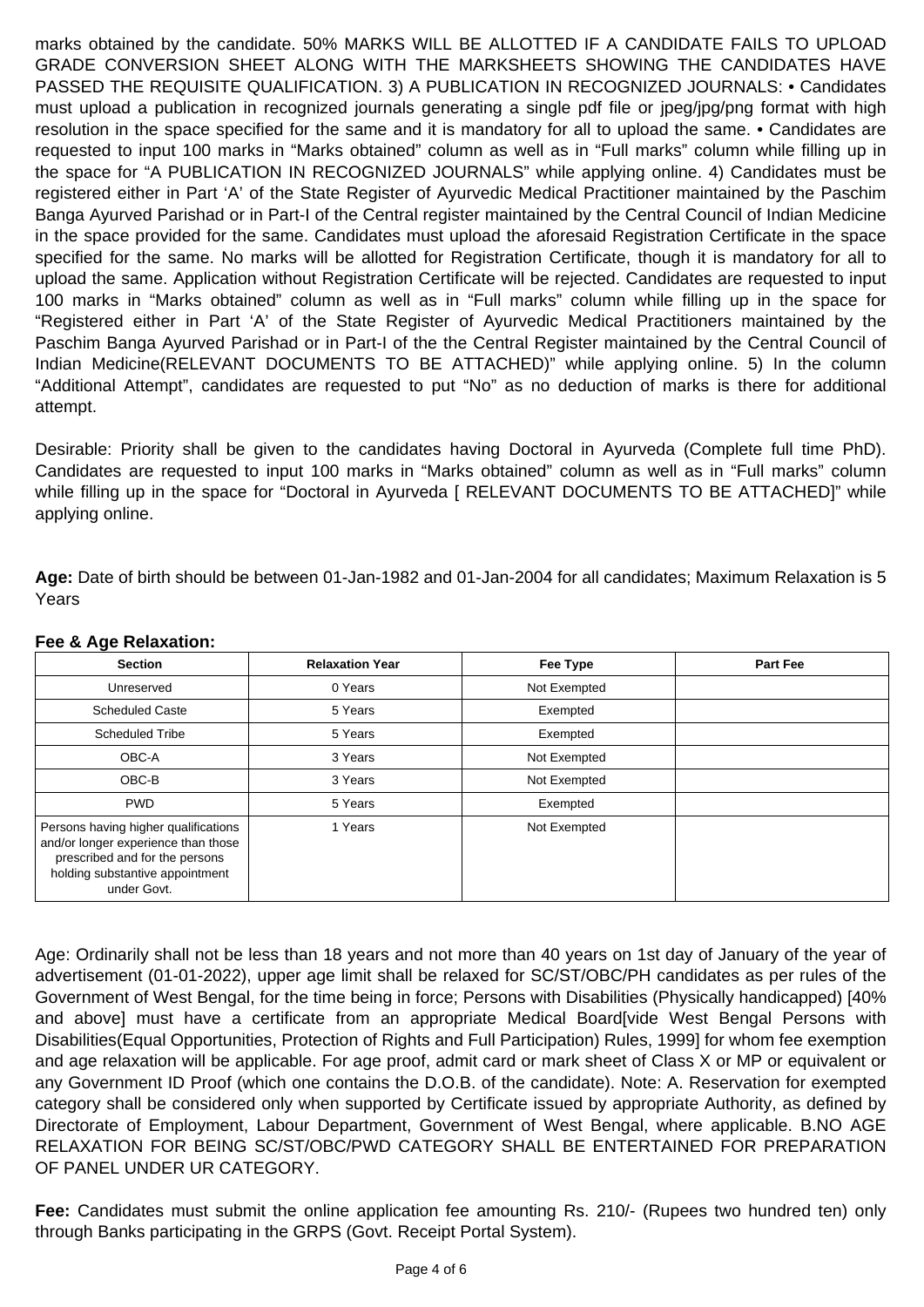## **Money order, Cheque, Bank Draft, and Cash etc. shall not be accepted.**

No application shall be considered unless accompanied by the requisite application fee excepting Candidates belonging to SC/ST category of West Bengal and persons with disabilities specified under Disabilities Rule, 1999 (certificates obtained before the Advertisement date) who do not require to pay any fee. Such exemption of fee is, however, not applicable to any OBC candidate.

**No claim for refund of the fee shall be entertained nor shall it be held in reserved for any other examination.**

**In case, any of the statement made in the application subsequently found to be false within the knowledge of the candidates- his/her candidature shall be liable to be cancelled, and even if appointed to a post on the results of this examination his/her appointment shall be liable to be terminated. Willful suppression of any material fact shall also be similarly dealt with.**

Candidates should take particular note that entries in their application submitted to the Board must be made correctly against all the items which shall be treated as final and **no alteration , addition or deletion in this** regard shall be allowed after full submission of the application. Application not duly filled in or found incomplete or defective in any respect or without fee shall be liable to rejection.

## **Candidates must fulfill the essential qualification at the time of submission of application. No degree or experience certificate issued after the last date of submission of application will be considered.**

#### **Particulars and Certificates required:**

(a) A candidate claiming to be S.C./S.T./O.B.C. must have a certificate in support of his/her claim from a competent authority of West Bengal as specified below [vide the west Bengal SCs and STs (Identification) Act, 1994 and SCs /STs Welfare Department order No. 261-TW/EC/MR-103/94 dated with B.C.W. Deptt. Order No. 6320-BCH/MR-84/10 dated 24.09.20l0]:

- In the District, the Sub-Divisional Officer of the Sub-Division concerned, and
- In Kolkata, District Welfare Officer, Kolkata & ex-officio Jt. Director, Backward Classes Welfare Deptt.,

Govt. of West Bengal [No.2420-BCW/MR-61/2012 (Pt.) dated 12.07.13.

# **No claim for being a member of the SC, ST and OBC, or a Person with Disability shall be entertained after submission of the application**

(b) Persons with Disabilities (physically handicapped) must have a certificate from an appropriate Medical Board [vide West Bengal Persons with Disabilities (Equal Opportunities, Protection of Rights and Full Participation) Rules, 1999]

(c) The West Bengal Health Recruitment Board (WBHRB) may require such further proof or particulars from the candidates as it may consider necessary and may make enquiries regarding eligibility. Original Certificates relating to citizenship (by registration), age, qualifications, caste (SC/ST/BC), Physical disability shall have to be submitted when the WBHRB asks for them. If any candidate fails to furnish any certificate or any other relevant document or information relating to his/her candidature within the time specified by the Board, his/her claim for allotment may be passed over without further reference to him/her.

Persons with Disabilities (Physically handicapped) [40% and above] must have a certificate from an appropriate Medical Board [vide West Bengal Persons with Disabilities (Equal Opportunities, Protection of Rights and Full Participation) Rules, 1999] .

Submission of more than one application is strictly forbiddened.

**A candidate should note that his/her participation in the examination & interview process shall be deemed provisional subject to determination of his/her eligibility in all respects. If at any stage even after issuance of the letter of appointment a candidate is found in-eligible for admission to this Examination, his/her Candidature shall be cancelled without further reference to him/her.**